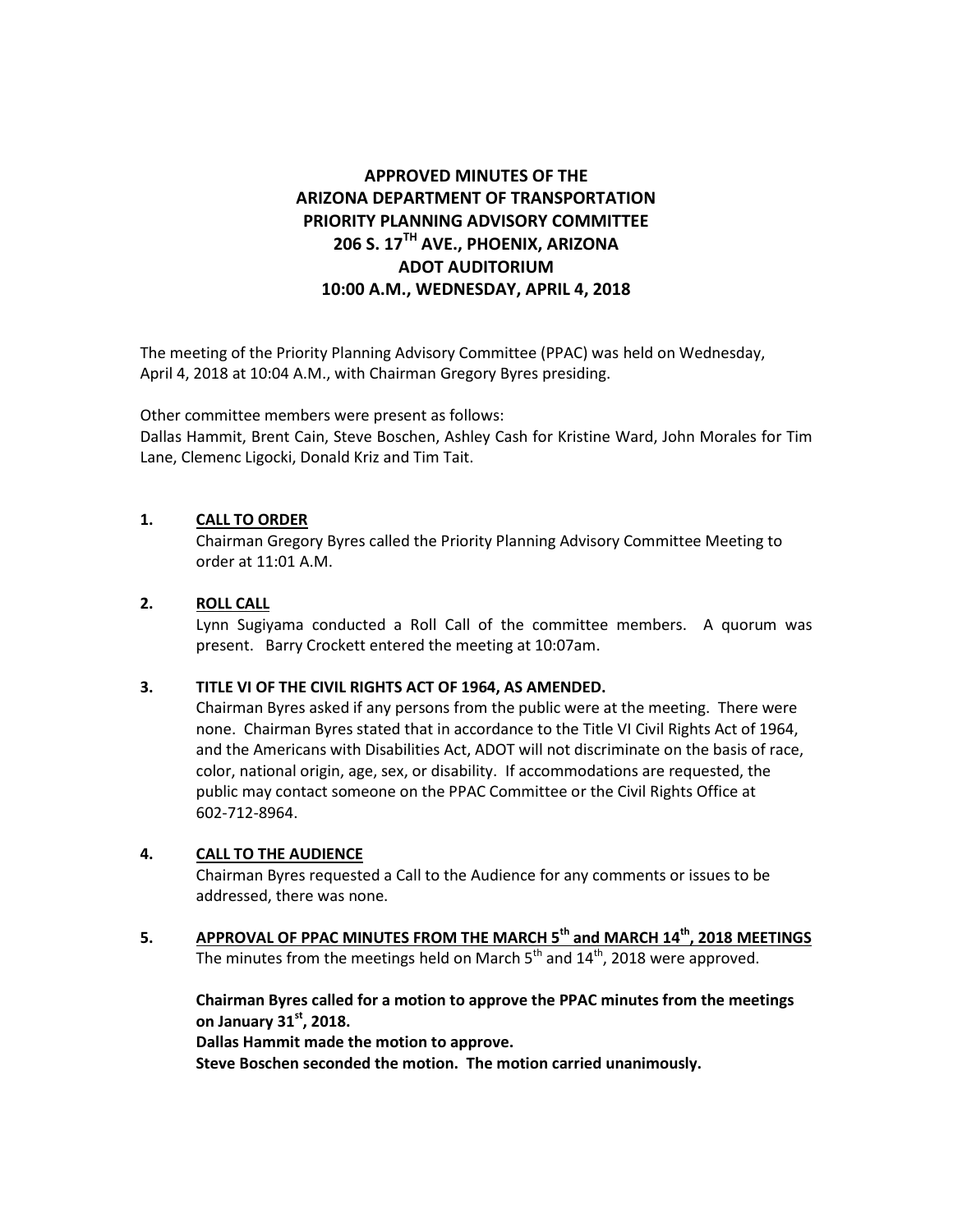# **6. PROGRAM MONITORING REPORT**

## **Monitoring report was distributed.**

Report was distributed to the committee. Question was asked on the MAG Program. Why was percentage of Set Aside / Obligated of Planned After Adjustments was at 50.08%, but the Total Adjustments was a negative number (-\$980,875). Ashley Cash will review the numbers.

FY 2018 – 2022 Transportation Facilities Construction Program: Project Modifications Discussion and Possible Action

## **Bharat Kandel presented Item 7-a.**

| 7-a.<br>ROUTE NO:          | 1-17 @ MP 218.0                                | Page        |
|----------------------------|------------------------------------------------|-------------|
| COUNTY:                    | Maricopa                                       |             |
| DISTRICT:                  | Central                                        |             |
| SCHEDULE:                  | FY 2018                                        |             |
| SECTION:                   | Pinnacle Peak Rd TI and Happy Valley Rd TI     |             |
| TYPE OF WORK:              | Construct TI                                   |             |
| PROGRAM AMOUNT:            | \$5,219,000                                    |             |
| <b>PROJECT MANAGER:</b>    | <b>Bharat Kandel</b>                           |             |
| PROJECT:                   | H738301D, ADOT TIP 5497                        |             |
| REQUESTED ACTION:          | Increase the design project by \$1,040,000 to  |             |
|                            | \$6,259,000 in the Highway Construction        |             |
|                            | Program. Funds are available from the FY 2018  |             |
|                            | <b>MAG Regionwide Design Change Order Fund</b> |             |
|                            | #42418. Contingent upon MAG Regional           |             |
|                            | Council or MAG Regional Council Executive      |             |
|                            | Committee approval.                            |             |
| <b>NEW PROGRAM AMOUNT:</b> |                                                | \$6,259,000 |

**Chairman Byres called for a motion to approve Item 7-a. Steve Boschen made the motion to approve. Dallas Hammit seconded the motion. The motion carried unanimously.**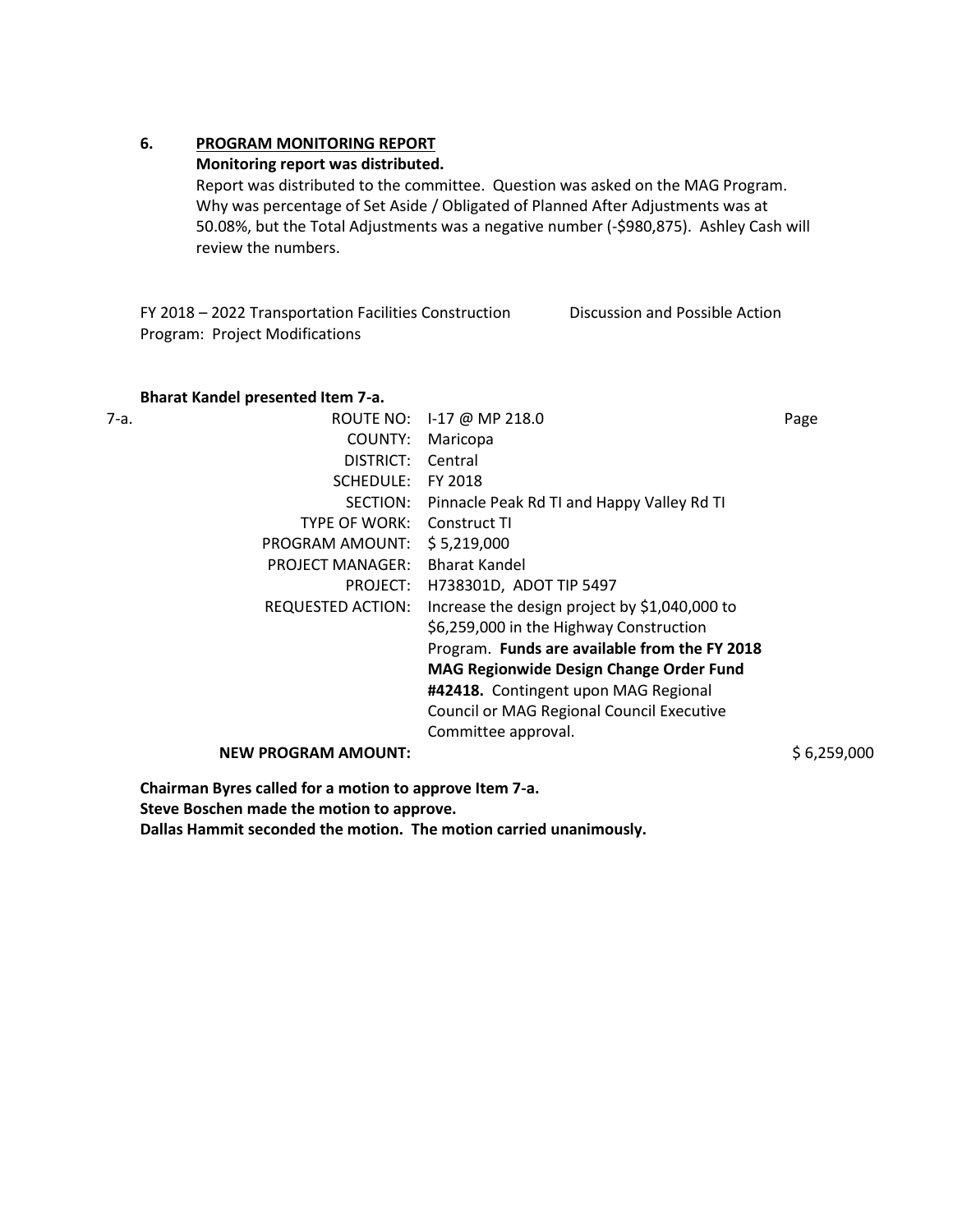#### **Steve Olmsted presented Item 7-b.**

| Statewide                                                                                                               | Page                                     |
|-------------------------------------------------------------------------------------------------------------------------|------------------------------------------|
| Statewide                                                                                                               |                                          |
| FY 2018                                                                                                                 |                                          |
| Statewide Storm Water Modeling                                                                                          |                                          |
| Data Collection and Modeling                                                                                            |                                          |
| \$400,000                                                                                                               |                                          |
| Steven Olmsted                                                                                                          |                                          |
| M588801X, ADOT TIP 6234                                                                                                 |                                          |
| 15-005239 with the U.S. Geological Survey                                                                               |                                          |
| Increase the project by \$150,000 to \$550,000 in                                                                       |                                          |
| the Highway Construction Program. Funds are                                                                             |                                          |
| available from the FY 2018 Environmental                                                                                |                                          |
| Support Services Fund #77718.                                                                                           |                                          |
|                                                                                                                         | \$550,000                                |
| COUNTY:<br>SCHEDULE:<br><b>TYPE OF WORK:</b><br><b>PROJECT MANAGER:</b><br>PROJECT:<br>JPA:<br><b>REQUESTED ACTION:</b> | DISTRICT:<br>SECTION:<br>PROGRAM AMOUNT: |

**Chairman Byres called for a motion to approve Item 7-b. Dallas Hammit made the motion to approve. Steve Boschen seconded the motion. The motion carried unanimously.**

**Gary Sun presented Item 7-c.** 

| 7-с. | ROUTE NO:                  | I-40 @ MP 191.0                                     | Page        |
|------|----------------------------|-----------------------------------------------------|-------------|
|      | COUNTY:                    | Coconino                                            |             |
|      | DISTRICT:                  | Northcentral                                        |             |
|      | SCHEDULE:                  | FY 2018                                             |             |
|      | SECTION:                   | W Flagstaff TI Overpass, Strs EB #1128 and WB #1129 |             |
|      | <b>TYPE OF WORK:</b>       | Design Bridge Replacement                           |             |
|      | PROGRAM AMOUNT:            | \$824,000                                           |             |
|      | <b>PROJECT MANAGER:</b>    | Gary Sun                                            |             |
|      | PROJECT:                   | H877701D, Item # 55214, ADOT TIP 7051               |             |
|      | <b>REQUESTED ACTION:</b>   | Increase the design project by \$180,000 to         |             |
|      |                            | \$1,004,000 in the Highway Construction             |             |
|      |                            | Program. Funds are available from the FY 2018       |             |
|      |                            | <b>Statewide Contingency Fund #72318.</b>           |             |
|      | <b>NEW PROGRAM AMOUNT:</b> |                                                     | \$1,004,000 |

**Chairman Byres called for a motion to approve Item 7-c.** 

**Steve Boschen made the motion to approve.**

**Barry Crockett seconded the motion. The motion carried unanimously.**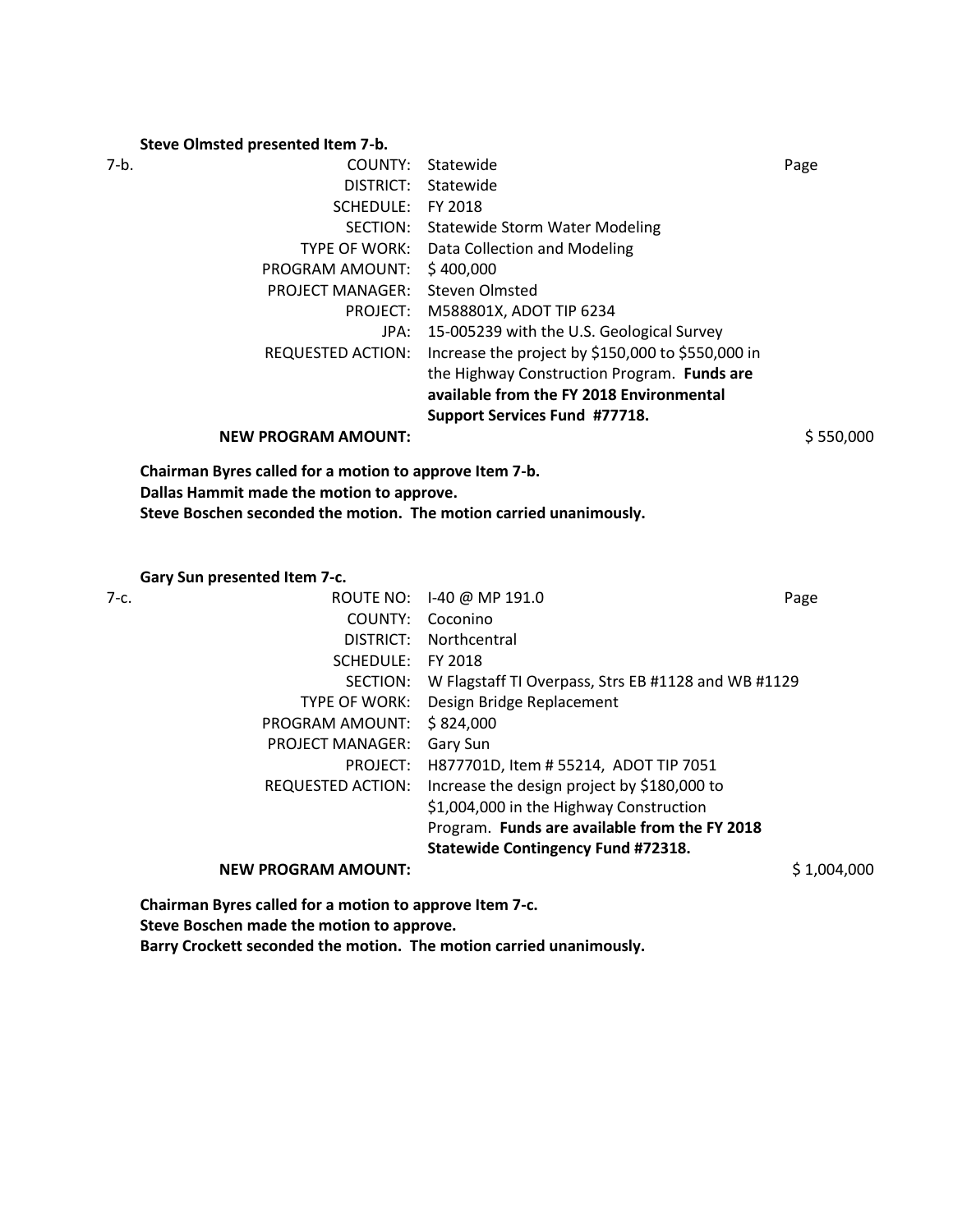#### **Gary Sun presented Item 7-d.**

| 7-d. | ROUTE NO:                  | I-8 @ MP 110.0                               | Page |
|------|----------------------------|----------------------------------------------|------|
|      | COUNTY:                    | Maricopa                                     |      |
|      | DISTRICT:                  | Southwest                                    |      |
|      | SCHEDULE:                  | FY 2018                                      |      |
|      | SECTION:                   | Wash Bridge #1505                            |      |
|      | <b>TYPE OF WORK:</b>       | Design Scour Retrofit                        |      |
|      | PROGRAM AMOUNT:            | \$200,000                                    |      |
|      | <b>PROJECT MANAGER:</b>    | Gary Sun                                     |      |
|      | PROJECT:                   | F015701D, ADOT TIP 7920                      |      |
|      | <b>REQUESTED ACTION:</b>   | Delete the design project for \$200,000 from |      |
|      |                            | the Highway Construction Program. Transfer   |      |
|      |                            | funds to the FY 2018 Statewide Contingency   |      |
|      |                            | Fund #72318. Contingent upon MAG approval    |      |
|      |                            | by the MAG Regional Council Executive        |      |
|      |                            | Committee or the MAG Regional Council.       |      |
|      | <b>NEW PROGRAM AMOUNT:</b> |                                              | \$0  |

**Chairman Byres called for a motion to approve Item 7-d. Steve Boschen made the motion to approve. Barry Crockett seconded the motion. The motion carried unanimously.**

#### **Derek Boland presented Item 7-e.**

| 7-е. | ROUTE NO:                  | US 60 @ MP 142.0                                   | Page         |
|------|----------------------------|----------------------------------------------------|--------------|
|      | COUNTY:                    | Maricopa                                           |              |
|      | DISTRICT:                  | Central                                            |              |
|      | SCHEDULE:                  | FY 2018                                            |              |
|      | SECTION:                   | Bell Road TI                                       |              |
|      | TYPE OF WORK:              | Right of Way                                       |              |
|      | PROGRAM AMOUNT:            | S <sub>0</sub>                                     |              |
|      | <b>PROJECT MANAGER:</b>    | Derek Boland                                       |              |
|      | PROJECT:                   | H848501R, Item # #43215, ADOT TIP 3342             |              |
|      | REQUESTED ACTION:          | Establish the right of way for \$10,800,000 in the |              |
|      |                            | Highway Construction Program. Funds are            |              |
|      |                            | available from the FY 2018 MAG RTP                 |              |
|      |                            | Contingency Fund #49818. Contingent upon           |              |
|      |                            | MAG Regional Council approval on April 25,         |              |
|      |                            | 2018.                                              |              |
|      | <b>NEW PROGRAM AMOUNT:</b> |                                                    | \$10,800,000 |

**Chairman Byres called for a motion to approve Item 7-e. Steve Boschen made the motion to approve. Dallas Hammit seconded the motion. The motion carried unanimously.**

**Discussion followed that the project is not being established and there should be an increase of funding for this project. Adjustments will be made when this goes to the State**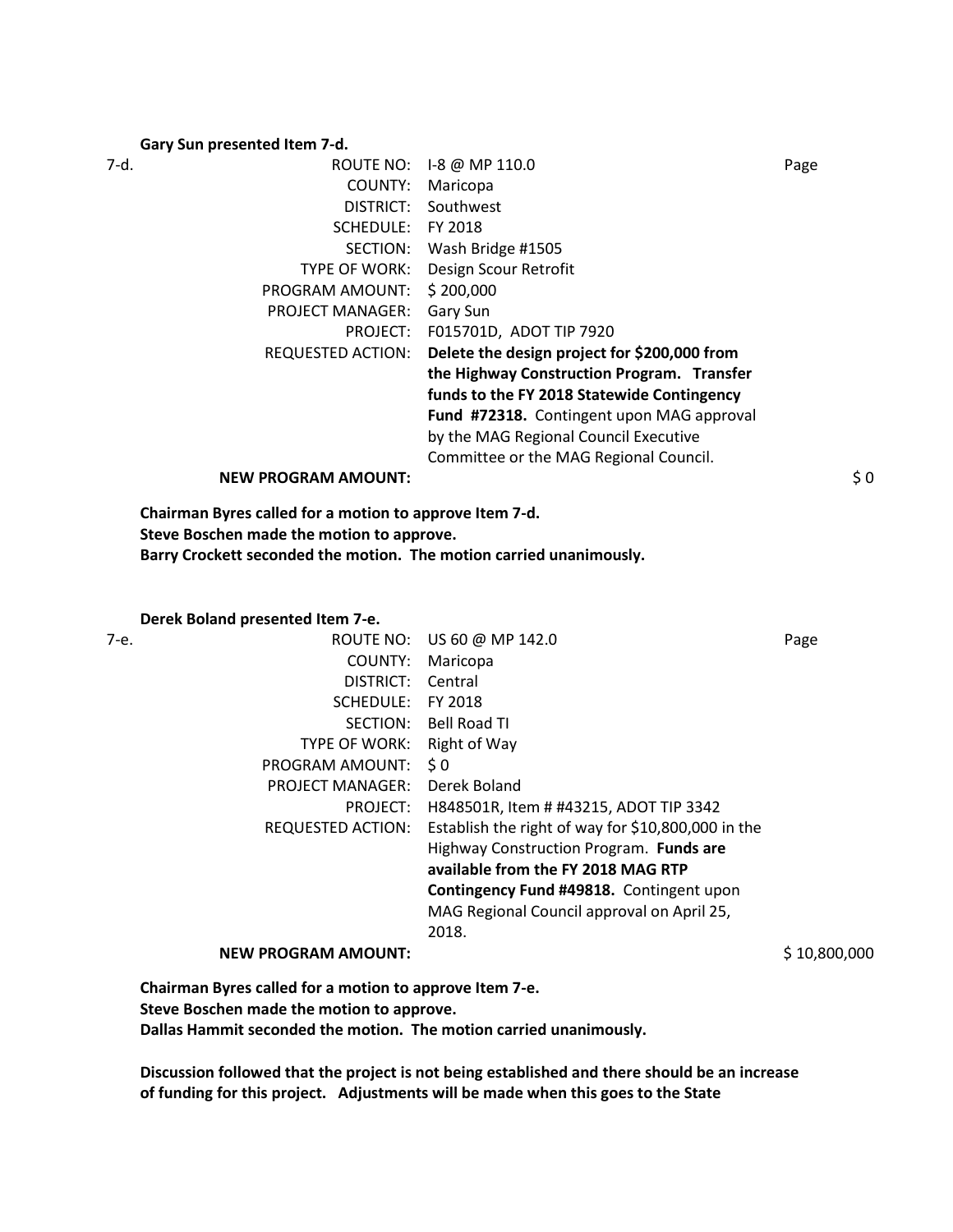**Transportation Board meeting on April 20, 2018. It was suggested that the project will be "Contingent upon approval by the MAG Regional Council Executive Committee or the MAG Regional Council." This revisement will be made for the State Transportation Board Meeting.** 

#### **Derek Boland presented Item 7-f.**

| 7-f. |                            | ROUTE NO: US 60 @ MP 238.0                        | Page        |
|------|----------------------------|---------------------------------------------------|-------------|
|      | COUNTY:                    | Gila                                              |             |
|      | DISTRICT:                  | Southeast                                         |             |
|      | SCHEDULE:                  | FY 2018                                           |             |
|      |                            | SECTION: Pinto Creek Bridge                       |             |
|      | <b>TYPE OF WORK:</b>       | Design Bridge Replacement                         |             |
|      | PROGRAM AMOUNT:            | \$2,570,000                                       |             |
|      | <b>PROJECT MANAGER:</b>    | Derek Boland                                      |             |
|      | PROJECT:                   | H824301D, Item #14217, ADOT TIP 4804              |             |
|      | JPA:                       | Design Bridge Replacement                         |             |
|      | REQUESTED ACTION:          | Increase the design by \$22,000 to \$2,592,000 in |             |
|      |                            | the Highway Construction Program. Funds are       |             |
|      |                            | available from the FY 2018 Bridge                 |             |
|      |                            | Replacement and Rehabilitation Fund #76218.       |             |
|      | <b>NEW PROGRAM AMOUNT:</b> |                                                   | \$2,592,000 |

**Chairman Byres called for a motion to approve Item 7-f. Barry Crockett made the motion to approve. Steve Boschen seconded the motion. The motion carried unanimously.** 

**Derek Boland presented Items 7-g and 7-h.** 

| 7-g.                                                    | ROUTE NO: SR 77 @ MP 74.0                    | Page            |
|---------------------------------------------------------|----------------------------------------------|-----------------|
| COUNTY:                                                 | Pima                                         |                 |
|                                                         | DISTRICT: Southcentral                       |                 |
| SCHEDULE:                                               | FY 2018                                      |                 |
| SECTION:                                                | Oracle Rd - Orange Grove Rd Intersection     |                 |
| TYPE OF WORK:                                           | Intersection Improvement                     |                 |
| PROGRAM AMOUNT:                                         | \$108,000                                    |                 |
| <b>PROJECT MANAGER:</b>                                 | Derek Boland                                 |                 |
|                                                         | PROJECT: F015801D, ADOT TIP 9167             |                 |
| <b>REQUESTED ACTION:</b>                                | Delete the project for \$108,000 from the    |                 |
|                                                         | Highway Construction Program. Transfer funds |                 |
|                                                         | to the FY 2018 Statewide Contingency Fund    |                 |
|                                                         | #72318.                                      |                 |
| <b>NEW PROGRAM AMOUNT:</b>                              |                                              | $\frac{1}{2}$ 0 |
| Chairman Byres called for a motion to approve Item 7-g. |                                              |                 |

**Barry Crockett made the motion to approve.**

**Steve Boschen seconded the motion. The motion carried unanimously.**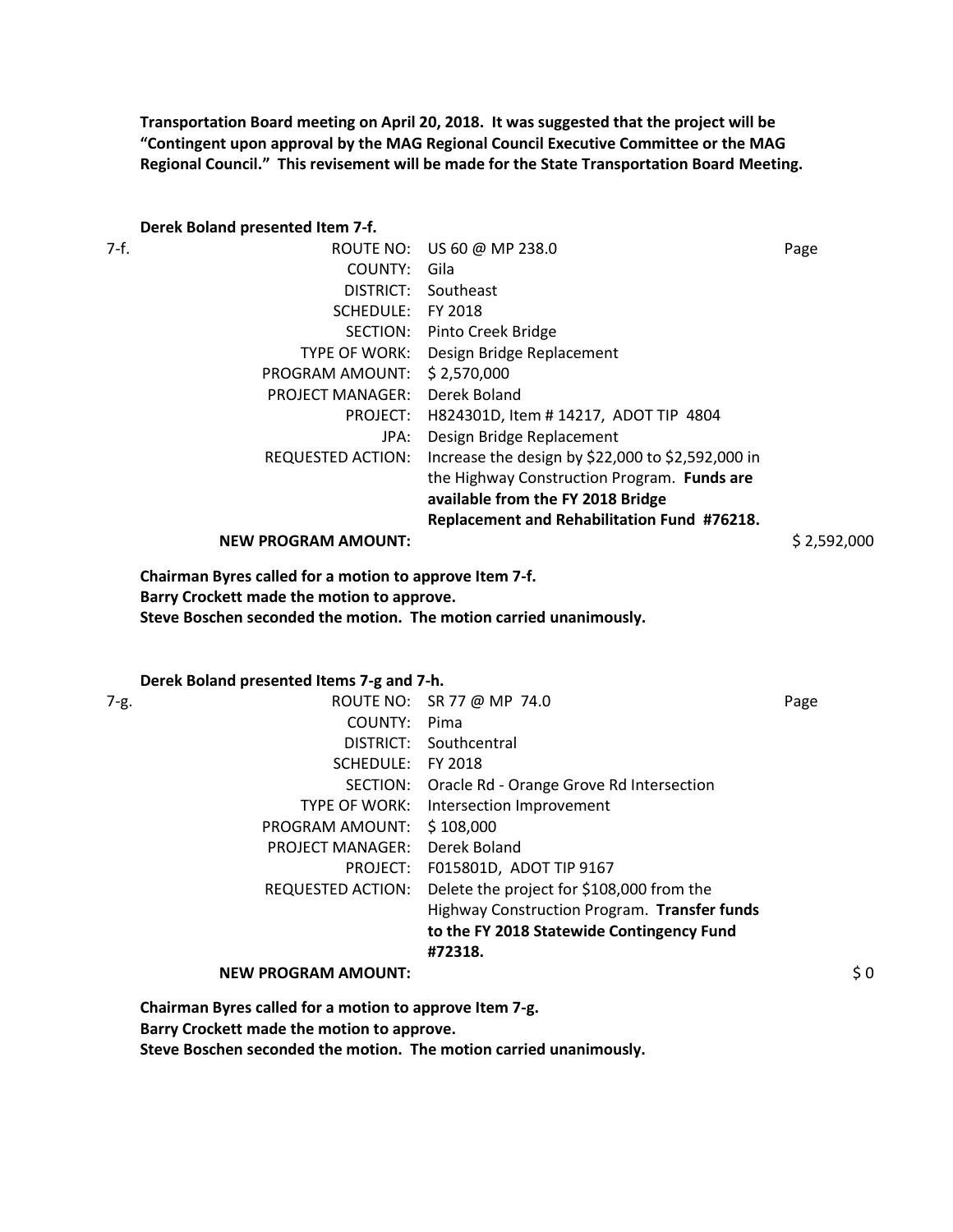| 7-h.                                                             | ROUTE NO: SR 77 @ MP 72.0                                    | Page        |
|------------------------------------------------------------------|--------------------------------------------------------------|-------------|
| COUNTY:                                                          | Pima                                                         |             |
| DISTRICT:                                                        | Southcentral                                                 |             |
|                                                                  | SCHEDULE: FY 2018                                            |             |
|                                                                  | SECTION: River Rd - Calle Concordia                          |             |
|                                                                  | TYPE OF WORK: Pavement Rehabilitation, Sidewalk and Lighting |             |
| PROGRAM AMOUNT:                                                  | \$1,540,000                                                  |             |
| <b>PROJECT MANAGER:</b>                                          | Derek Boland                                                 |             |
|                                                                  | PROJECT: H891901D, ADOT TIP 5689                             |             |
| REQUESTED ACTION:                                                | Increase the design project by \$108,000 to                  |             |
|                                                                  | \$1,648,000 in the Highway Construction                      |             |
|                                                                  | Program. Funds are available from the FY 2018                |             |
|                                                                  | Statewide Contingency Fund #72318. PAG TIP                   |             |
|                                                                  | is 50.14.                                                    |             |
| <b>NEW PROGRAM AMOUNT:</b>                                       |                                                              | \$1,648,000 |
| Chairman Byres called for a motion to approve Items 7-g and 7-h. |                                                              |             |

**Chairman Byres called for a motion to approve Items 7-g and Steve Boschen made the motion to approve. Dallas Hammit seconded the motion. The motion carried unanimously.** 

FY 2018 – 2022 Transportation Facilities Construction Program: Project Modifications

Discussion and Possible Action

#### **Derek Boland presented Item 7-i.**

| 7-i. |                                                         | ROUTE NO: SR 87 @ MP 146.0                        | Page      |
|------|---------------------------------------------------------|---------------------------------------------------|-----------|
|      | COUNTY:                                                 | Pinal                                             |           |
|      | DISTRICT:                                               | Southcentral                                      |           |
|      |                                                         | <b>SCHEDULE:</b> New Project Request              |           |
|      | SECTION:                                                | SR 187 - Gilbert Rd                               |           |
|      | TYPE OF WORK:                                           | Install Traffic Signals                           |           |
|      | PROGRAM AMOUNT:                                         | <b>New Project</b>                                |           |
|      | <b>PROJECT MANAGER:</b>                                 | Derek Boland                                      |           |
|      |                                                         | PROJECT: F019001D, ADOT TIP 100270                |           |
|      | REQUESTED ACTION:                                       | Establish the design project for \$357,000 in the |           |
|      |                                                         | Highway Construction Program. Funds are           |           |
|      |                                                         | available from the FY 2018 Modernization of       |           |
|      |                                                         | Projects Fund #70118.                             |           |
|      | <b>NEW PROGRAM AMOUNT:</b>                              |                                                   | \$357,000 |
|      | Chairman Byres called for a motion to approve Item 7-i. |                                                   |           |

**Steve Boschen made the motion to approve.**

**Barry Crockett seconded the motion. The motion carried unanimously.**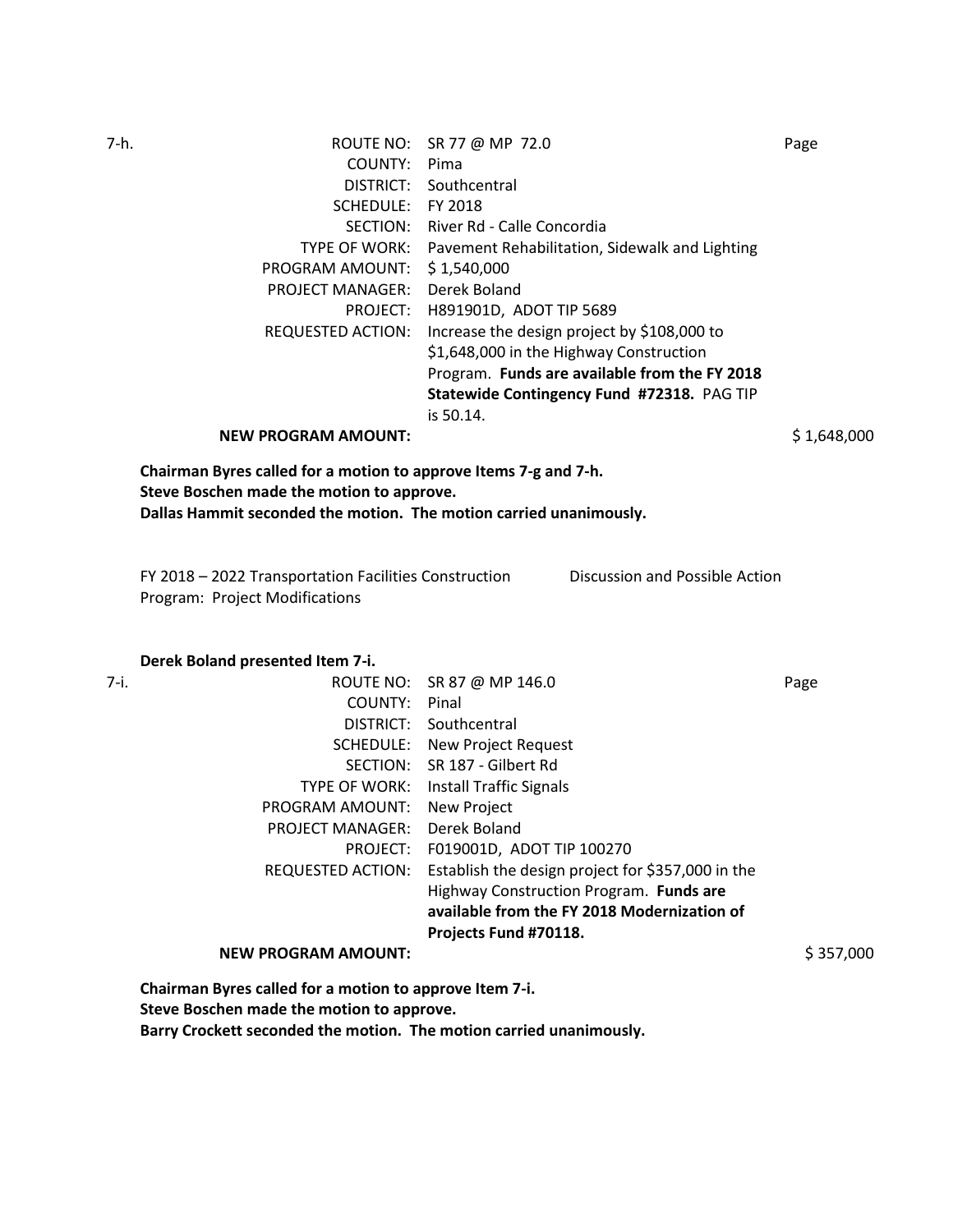**Discussion followed if this project was in the MAG jurisdiction. After the meeting Derek Boland confirmed that the project is within the MAG jurisdiction. This project is contingent upon approval by the MAG Regional Council Executive Committee or the MAG Regional Council. This revisement will be made for the State Transportation Board Meeting.** 

# **Maria Burton-Sunder presented Item 7-j.**

|      | <b>IVIALIA DUI LUII-SUITUEL PIESEITLEU ILEIII 7-J.</b> |                                                |             |
|------|--------------------------------------------------------|------------------------------------------------|-------------|
| 7-j. | ROUTE NO:                                              | US 60 @ MP 82.0                                | Page        |
|      | COUNTY:                                                | Maricopa                                       |             |
|      | DISTRICT:                                              | Northwest                                      |             |
|      | SCHEDULE:                                              | New Project Request                            |             |
|      | SECTION:                                               | MP 82 - Aguila                                 |             |
|      | TYPE OF WORK:                                          | <b>Pavement Rehabilitation</b>                 |             |
|      | ADVERTISEMENT DATE:                                    | 6/1/2018                                       |             |
|      | PROGRAM AMOUNT:                                        | New Project                                    |             |
|      | <b>PROJECT MANAGER:</b>                                | Kevin Robertson                                |             |
|      | PROJECT:                                               | H888301C, ADOT TIP 6464                        |             |
|      | REQUESTED ACTION:                                      | Establish the construction project for         |             |
|      |                                                        | \$3,000,000 in the Highway Construction        |             |
|      |                                                        | Program. Funds are available from the FY       |             |
|      |                                                        | <b>2018 Minor and Preventative Pavement</b>    |             |
|      |                                                        | Preservation Fund #74818. Contingent upon      |             |
|      |                                                        | MAG approval by the MAG Regional Council       |             |
|      |                                                        | <b>Executive Committee or the MAG Regional</b> |             |
|      |                                                        | Council.                                       |             |
|      | <b>NEW PROGRAM AMOUNT:</b>                             |                                                | \$3,000,000 |

**Chairman Byres called for a motion to approve Item 7-j. Steve Boschen made the motion to approve. Barry Crockett seconded the motion. The motion carried unanimously.**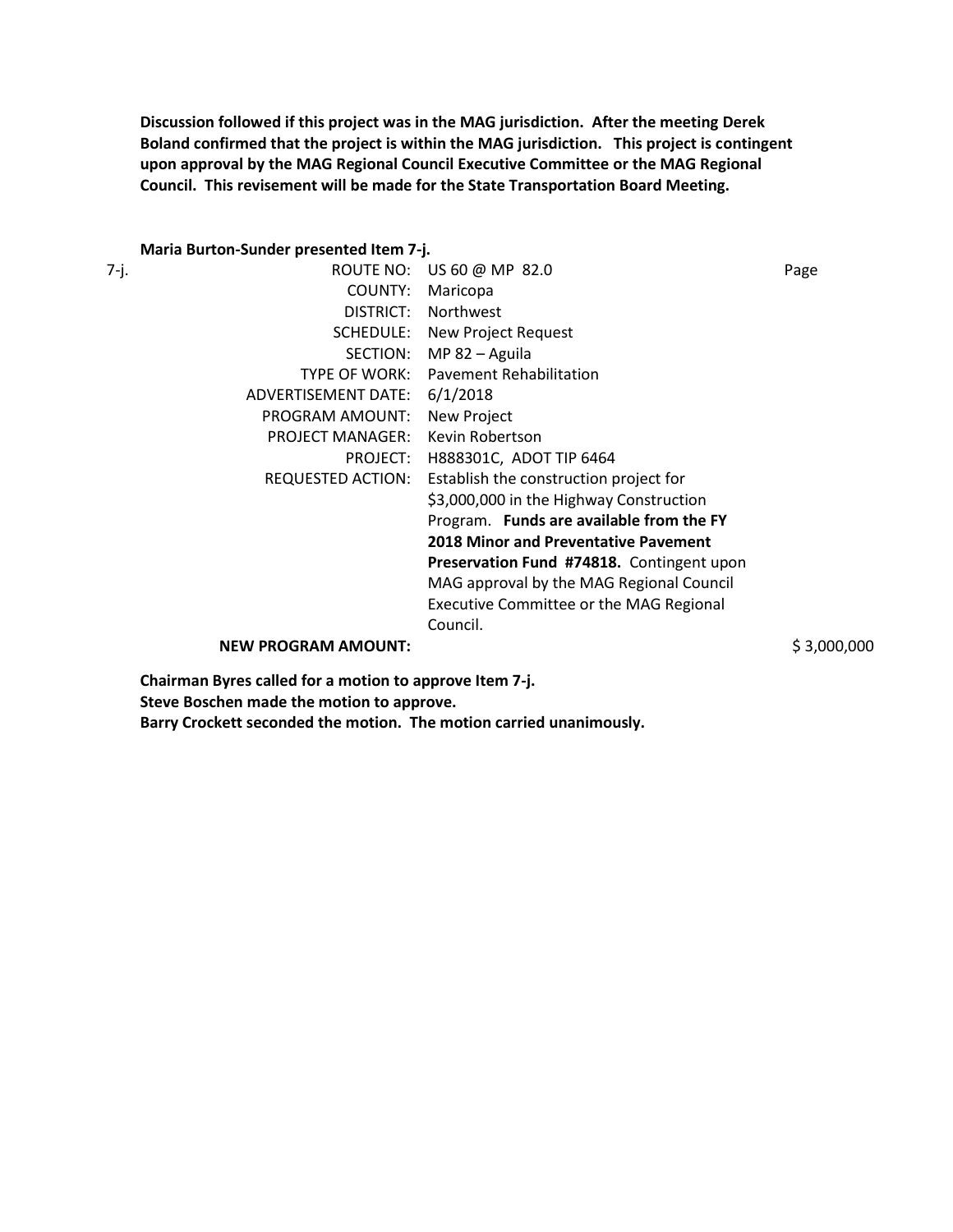#### **Maria Burton-Sunder presented Item 7-k.**

| 7-k. |                         | ROUTE NO: US 60 @ MP 62.5                   | Page |
|------|-------------------------|---------------------------------------------|------|
|      | COUNTY:                 | La Paz                                      |      |
|      | DISTRICT:               | Northwest                                   |      |
|      |                         | <b>SCHEDULE:</b> New Project Request        |      |
|      | SECTION:                | Aguila - Centennial Wash                    |      |
|      | TYPE OF WORK:           | <b>Pavement Rehabilitation</b>              |      |
|      | ADVERTISEMENT DATE:     | 6/1/2018                                    |      |
|      | PROGRAM AMOUNT:         | New Project                                 |      |
|      | <b>PROJECT MANAGER:</b> | Kevin Robertson                             |      |
|      | PROJECT:                | H888301C, ADOT TIP 6272                     |      |
|      | REQUESTED ACTION:       | Establish the construction project for      |      |
|      |                         | \$3,000,000 in the Highway Construction     |      |
|      |                         | Program. Funds are available from the FY    |      |
|      |                         | <b>2018 Minor and Preventative Pavement</b> |      |
|      |                         | <b>Preservation Fund #74818.</b>            |      |
|      |                         |                                             |      |

**NEW PROGRAM AMOUNT:**  $$3,000,000$ 

**Chairman Byres called for a motion to approve Item 7-k. Brent Cain made the motion to approve. Steve Boschen seconded the motion. The motion carried unanimously.** 

**Discussion followed that the TRACS number on the Agenda was incorrect. The TRACS number should be corrected toH888401C. This revisement will be made for the State Transportation Board Meeting.** 

**Jennifer Acuna presented Item 7-l.** 

| 7-I. | ROUTE NO:                  | I-40 @ MP 245.0                                   | Page      |
|------|----------------------------|---------------------------------------------------|-----------|
|      | COUNTY:                    | Coconino                                          |           |
|      | DISTRICT:                  | Northcentral                                      |           |
|      | SCHEDULE:                  | New Project Request                               |           |
|      | SECTION:                   | Leupp TI Underpass Str #1317                      |           |
|      | TYPE OF WORK:              | <b>Bridge Deck Rehabiliation</b>                  |           |
|      | PROGRAM AMOUNT:            | New Project                                       |           |
|      | <b>PROJECT MANAGER:</b>    | Jennifer Acuna                                    |           |
|      | PROJECT:                   | F015301D, ADOT TIP 8370                           |           |
|      | <b>REQUESTED ACTION:</b>   | Establish the design project for \$400,000 in the |           |
|      |                            | Highway Construction Program. Funds are           |           |
|      |                            | available from the FY 2018 Bridge                 |           |
|      |                            | Replacement and Rehabilitation Fund #76218.       |           |
|      |                            | Change the scope of work to Bridge Deck           |           |
|      |                            | Replacement.                                      |           |
|      | <b>NEW PROGRAM AMOUNT:</b> |                                                   | S 400.000 |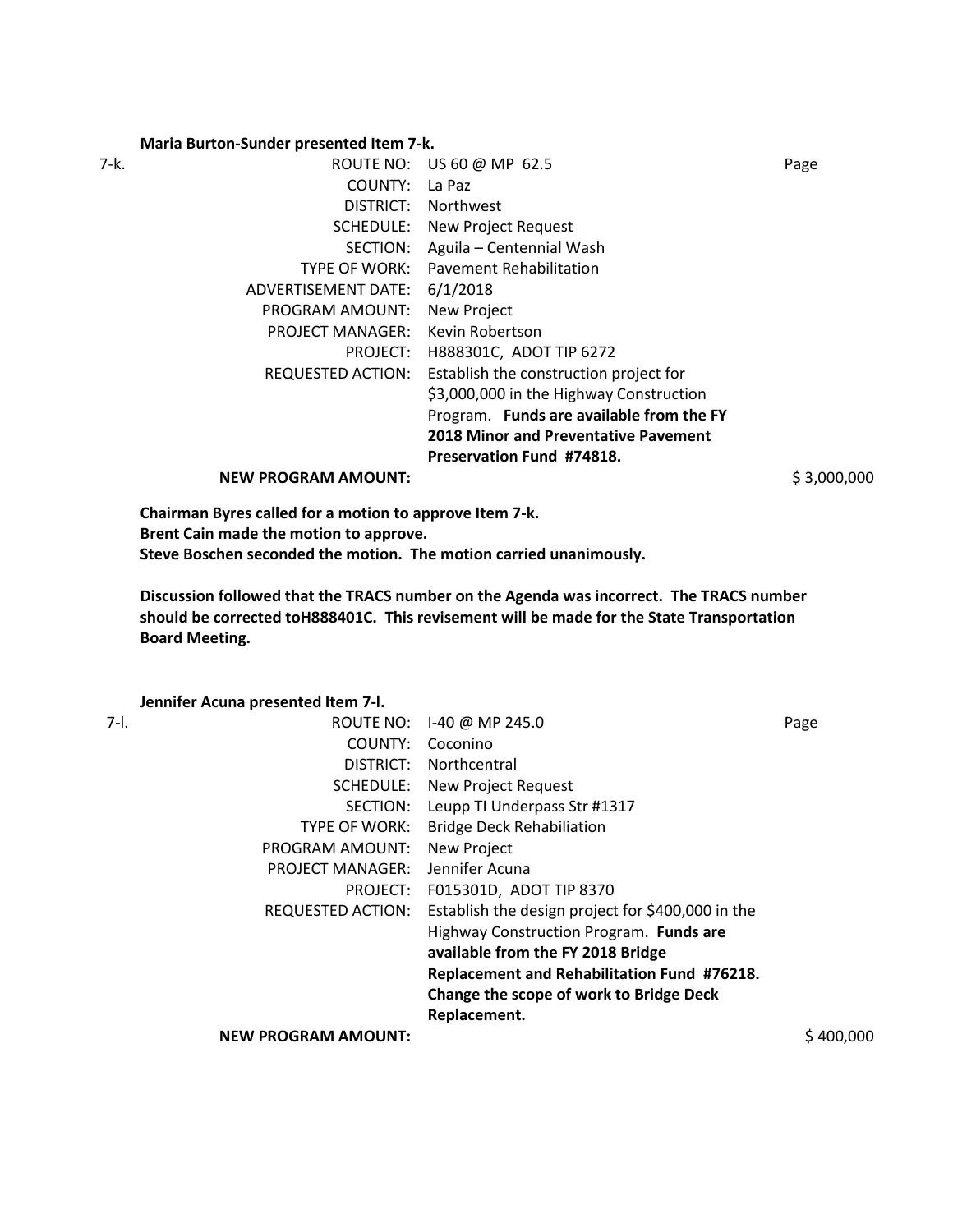**Chairman Byres called for a motion to approve Item 7-l. Steve Boschen made the motion to approve. Barry Crockett seconded the motion. The motion carried unanimously.** 

# **Jennifer Acuna presented Item 7-m.**<br>7-m. **ROUTE N**

| ROUTE NO:                  | I-40 @ MP 230.0                                  | Page                                             |
|----------------------------|--------------------------------------------------|--------------------------------------------------|
| COUNTY:                    | Coconino                                         |                                                  |
| DISTRICT:                  | Northcentral                                     |                                                  |
| SCHEDULE:                  | New Project Request                              |                                                  |
| SECTION:                   |                                                  |                                                  |
|                            | Underpass #1389                                  |                                                  |
| <b>TYPE OF WORK:</b>       | <b>Bridge Deck Rehabilitation</b>                |                                                  |
| PROGRAM AMOUNT:            | New Project                                      |                                                  |
| <b>PROJECT MANAGER:</b>    | Jennifer Acuna                                   |                                                  |
| PROJECT:                   | F015201D, ADOT TIP 8371                          |                                                  |
| <b>REQUESTED ACTION:</b>   | Establish the design project for \$575,00 in the |                                                  |
|                            | Highway Construction Program. Funds are          |                                                  |
|                            | available from the FY 2018 Bridge                |                                                  |
|                            | Replacement and Rehabilitation Fund #76218.      |                                                  |
|                            | <b>Change scope to Bridge Deck Replacement.</b>  |                                                  |
| <b>NEW PROGRAM AMOUNT:</b> |                                                  | \$575,000                                        |
|                            |                                                  | Two Guns TI Underpass #1388 and Meteor Crater TI |

**Chairman Byres called for a motion to approve Item 7-m. Brent Cain made the motion to approve. Steve Boschen seconded the motion. The motion carried unanimously.** 

**Jennifer Acuna presented Item 7-n.** 

| 7-n. | COUNTY:                    | Maricopa                                    | Page      |
|------|----------------------------|---------------------------------------------|-----------|
|      | DISTRICT:                  | Central                                     |           |
|      | SCHEDULE:                  | New Project Request                         |           |
|      | SECTION:                   | I-10 and US 60 Urban Safety Corridors       |           |
|      | <b>TYPE OF WORK:</b>       | Speed Feedback Signs - Fixed                |           |
|      | PROGRAM AMOUNT:            | <b>New Project</b>                          |           |
|      | <b>PROJECT MANAGER:</b>    | Jennifer Acuna                              |           |
|      | PROJECT:                   | F018601D, ADOT TIP 100262                   |           |
|      | REQUESTED ACTION:          | Establish the project for \$134,000 in the  |           |
|      |                            | Highway Construction Program. Funds are     |           |
|      |                            | available from the FY 2018 Modernization of |           |
|      |                            | Project Fund #70118. Contingent upon MAG    |           |
|      |                            | approval by the MAG Regional Council        |           |
|      |                            | Executive Committee or the MAG Regional     |           |
|      |                            | Council.                                    |           |
|      | <b>NEW PROGRAM AMOUNT:</b> |                                             | S 134.000 |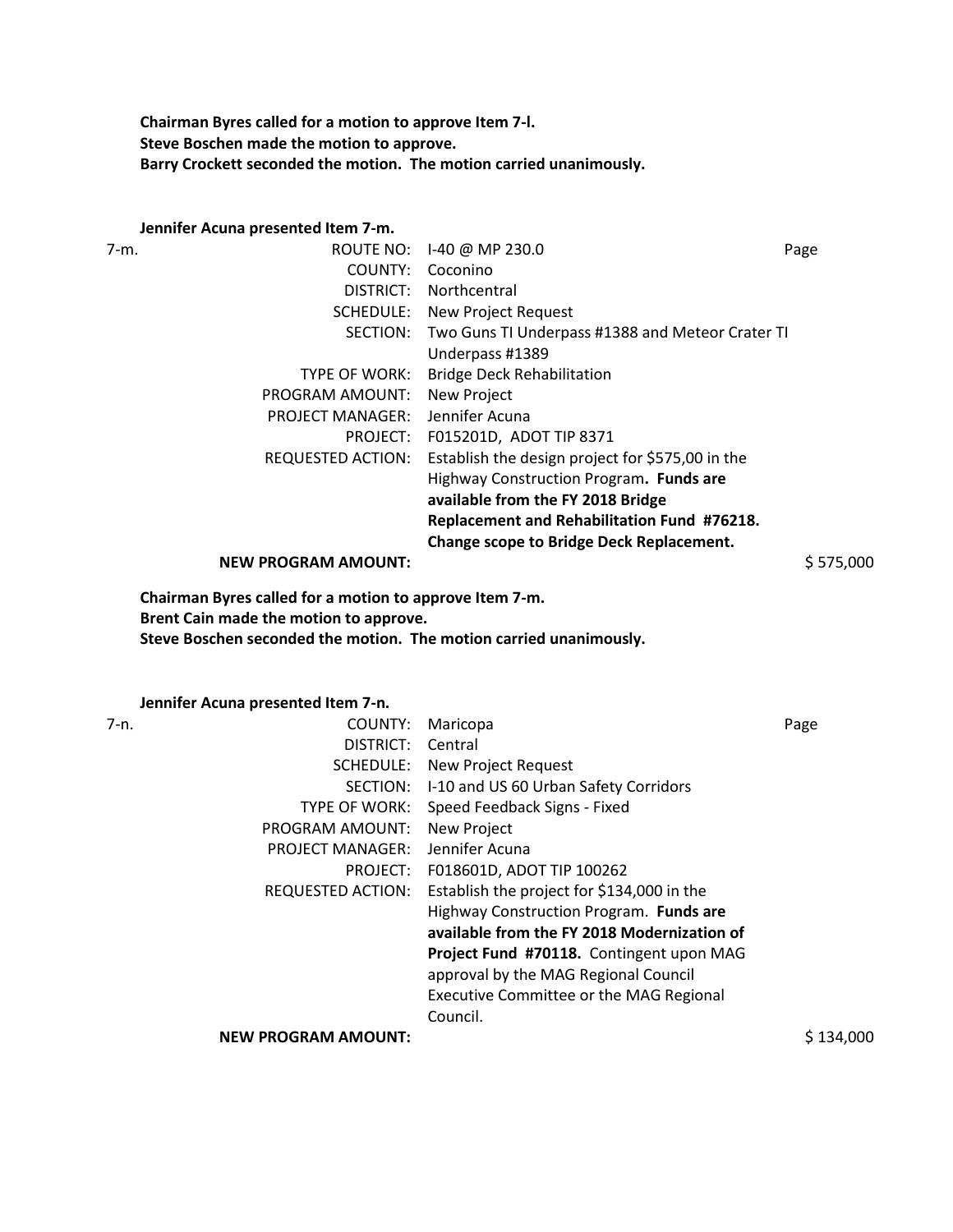**Chairman Byres called for a motion to approve Item 7-n. Brent Cain made the motion to approve. Steve Boschen seconded the motion. The motion carried unanimously.** 

#### **Jennifer Acuna presented Item 7-o.**

| 7-o. |                            | ROUTE NO: 1-17 @ MP 202.0                       | Page        |
|------|----------------------------|-------------------------------------------------|-------------|
|      | COUNTY:                    | Maricopa                                        |             |
|      | DISTRICT:                  | Central                                         |             |
|      | SCHEDULE:                  | New Project Request                             |             |
|      | SECTION:                   | Indian School Rd TI                             |             |
|      | TYPE OF WORK:              | Design Traffic Interchange                      |             |
|      | PROGRAM AMOUNT:            | New Project                                     |             |
|      | <b>PROJECT MANAGER:</b>    | Adrian Leon                                     |             |
|      | PROJECT:                   | F016601D, ADOT TIP 8888                         |             |
|      | REQUESTED ACTION:          | Establish the design project for \$5,000,000 in |             |
|      |                            | the Highway Construction Program. Funds are     |             |
|      |                            | found in ADOT TIP Number 8888. This project     |             |
|      |                            | was approved by the MAG Regional Council on     |             |
|      |                            | September 27, 2018. Identified in the MAG TIP   |             |
|      |                            | as DOT 22-816                                   |             |
|      | <b>NEW PROGRAM AMOUNT:</b> |                                                 | \$5,000,000 |
|      |                            |                                                 |             |

**Chairman Byres called for a motion to approve Item 7-o.** 

**Steve Boschen made the motion to approve.**

**Dallas Hammit seconded the motion. The motion carried unanimously.** 

**Discussion followed that the Agenda stated that the project was approved by the MAG Regional Council on September 27, 2018. The correct date should be September 27, 2017. This revisement will be made for the State Transportation Board Meeting.**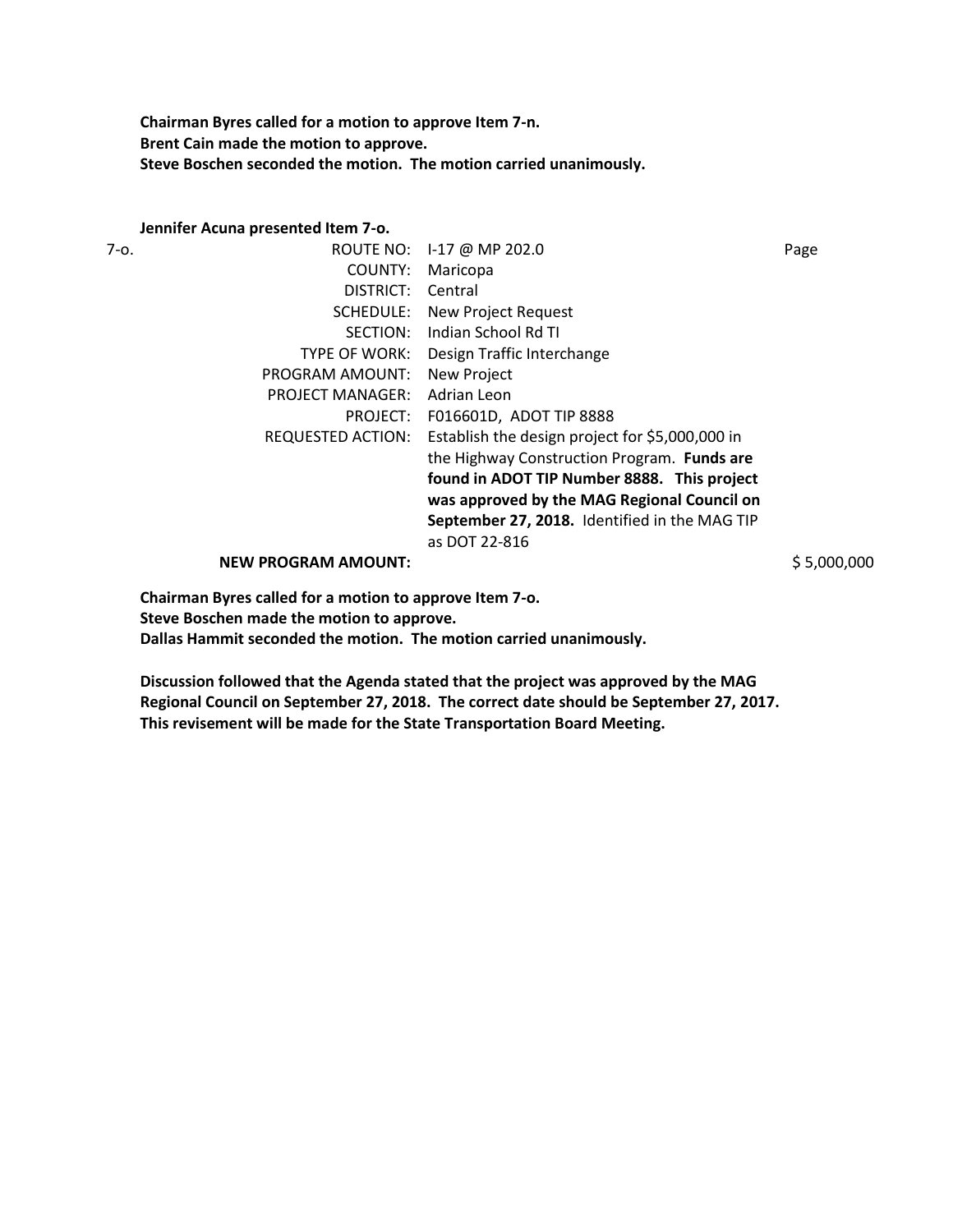#### **Said Asad presented Item 7-p.**

| 7-p.                                         | COUNTY:                                                                                           | Maricopa                                    | Page      |
|----------------------------------------------|---------------------------------------------------------------------------------------------------|---------------------------------------------|-----------|
|                                              | DISTRICT:                                                                                         | Central                                     |           |
|                                              |                                                                                                   | <b>SCHEDULE:</b> New Project Request        |           |
|                                              | SECTION:                                                                                          | Camelback - 43rd Ave, BSNF 025422P          |           |
|                                              | <b>TYPE OF WORK:</b>                                                                              | Surface Improvements                        |           |
|                                              | PROGRAM AMOUNT:                                                                                   | New Project                                 |           |
|                                              | <b>PROJECT MANAGER:</b>                                                                           | Vicki Bever                                 |           |
|                                              |                                                                                                   | PROJECT: T003701X, ADOT TIP 100266          |           |
|                                              | REQUESTED ACTION:                                                                                 | Establish the project for \$300,000 in the  |           |
|                                              |                                                                                                   | Highway Construction Program. Funds are     |           |
|                                              |                                                                                                   | available from the following sources listed |           |
|                                              |                                                                                                   | below.                                      |           |
| FY 2018 Railway Highway Crossing Fund #72618 |                                                                                                   | \$270,000                                   |           |
|                                              | Match from Burlington Northern Santa Fe Railway (BNSF)                                            |                                             | \$30,000  |
|                                              | <b>NEW PROGRAM AMOUNT:</b>                                                                        |                                             | \$300,000 |
|                                              | Chairman Byres called for a motion to approve Item 7-p.<br>Brent Cain made the motion to approve. |                                             |           |

**Dallas Hammit seconded the motion. The motion carried unanimously.** 

**David Riley presented Item 7-q.** 

| 7-q. |                                                         | ROUTE NO: SR 101L @ MP 40.9                    | Page      |
|------|---------------------------------------------------------|------------------------------------------------|-----------|
|      | COUNTY:                                                 | Maricopa                                       |           |
|      | DISTRICT:                                               | Central                                        |           |
|      | SCHEDULE:                                               | New Project Request                            |           |
|      | SECTION:                                                | Shea Blvd - SR 101L (Red Mountain)             |           |
|      | <b>TYPE OF WORK:</b>                                    | Purchase Ramp Metering Hardware                |           |
|      | PROGRAM AMOUNT:                                         | New Project                                    |           |
|      | <b>PROJECT MANAGER:</b>                                 | David Riley                                    |           |
|      | PROJECT:                                                | F018701X, ADOT TIP 100260                      |           |
|      | REQUESTED ACTION:                                       | Establish the project for \$186,000 in the     |           |
|      |                                                         | Highway Construction Program. Funds are        |           |
|      |                                                         | available from the FY 2018 Traffic Systems     |           |
|      |                                                         | <b>Management and Operations Funds #78818.</b> |           |
|      |                                                         | Contingent upon MAG Regional Council           |           |
|      |                                                         | approval on April 25, 2018.                    |           |
|      | <b>NEW PROGRAM AMOUNT:</b>                              |                                                | \$186,000 |
|      | Chairman Byres called for a motion to approve Item 7-q. |                                                |           |

**Steve Boschen made the motion to approve.**

**Dallas Hammit seconded the motion. The motion carried unanimously.**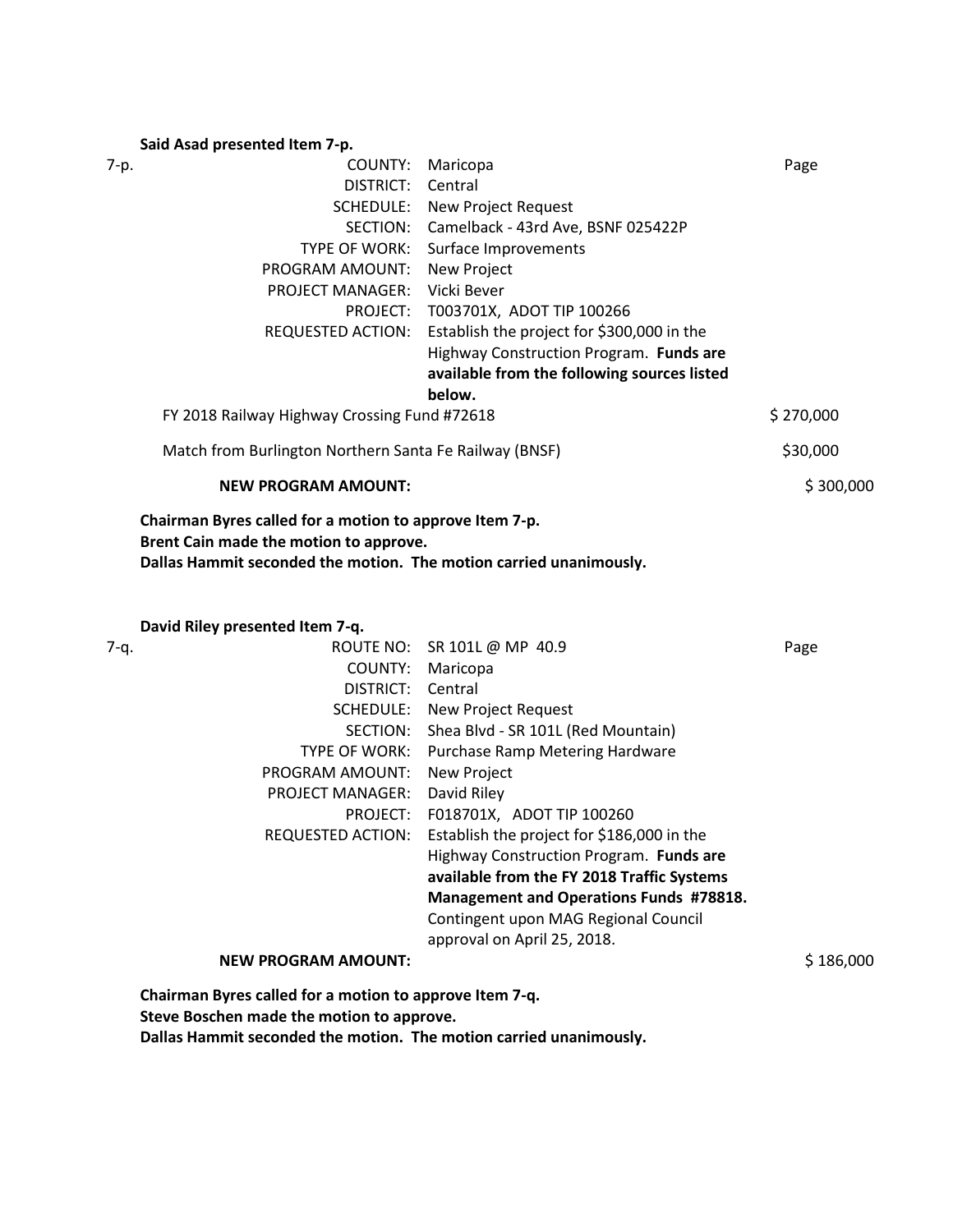**Discussion followed the project location is not on "Shea Blvd – SR 101L (Red Mountain." It should state that it is "Shea Blvd – SR 202 (Red Mountain). The Agenda should also state that this project is contingent upon approval by the MAG Regional Council Executive Committee or the MAG Regional Council. These revisements will be made for the State Transportation Board Meeting** 

# **Michael Andazola presented Item 7-r.**

|      | <u>IVIICHAEI AHUAZUIA PIESEHIEU ILEHI 7-1.</u> |                                                              |           |
|------|------------------------------------------------|--------------------------------------------------------------|-----------|
| 7-r. | COUNTY:                                        | Coconino                                                     | Page      |
|      | DISTRICT:                                      | Northcentral                                                 |           |
|      | SCHEDULE:                                      | New Project Request                                          |           |
|      |                                                | SECTION: I-40 and I-10 Rural Safety Corridors                |           |
|      |                                                | TYPE OF WORK: Speed Feedback Signs - Fixed                   |           |
|      | PROGRAM AMOUNT:                                | New Project                                                  |           |
|      | <b>PROJECT MANAGER:</b>                        | Michael Andazola                                             |           |
|      |                                                | PROJECT: F018801D, ADOT TIP 100272                           |           |
|      |                                                | REQUESTED ACTION: Establish the project for \$166,000 in the |           |
|      |                                                | Highway Construction Program. Funds are                      |           |
|      |                                                | available from the FY 2018 Engineering                       |           |
|      |                                                | Support Fund #70018.                                         |           |
|      | <b>NEW PROGRAM AMOUNT:</b>                     |                                                              | \$166,000 |

**Chairman Byres called for a motion to approve Item 7-r. Steve Boschen made the motion to approve. Dallas Hammit seconded the motion. The motion carried unanimously.** 

**Discussion followed the project is should not be in Coconino County and not in Northcentral District. The project should be considered Statewide because it project covered several counties in Arizona. These revisements will be made for the State Transportation Board Meeting**